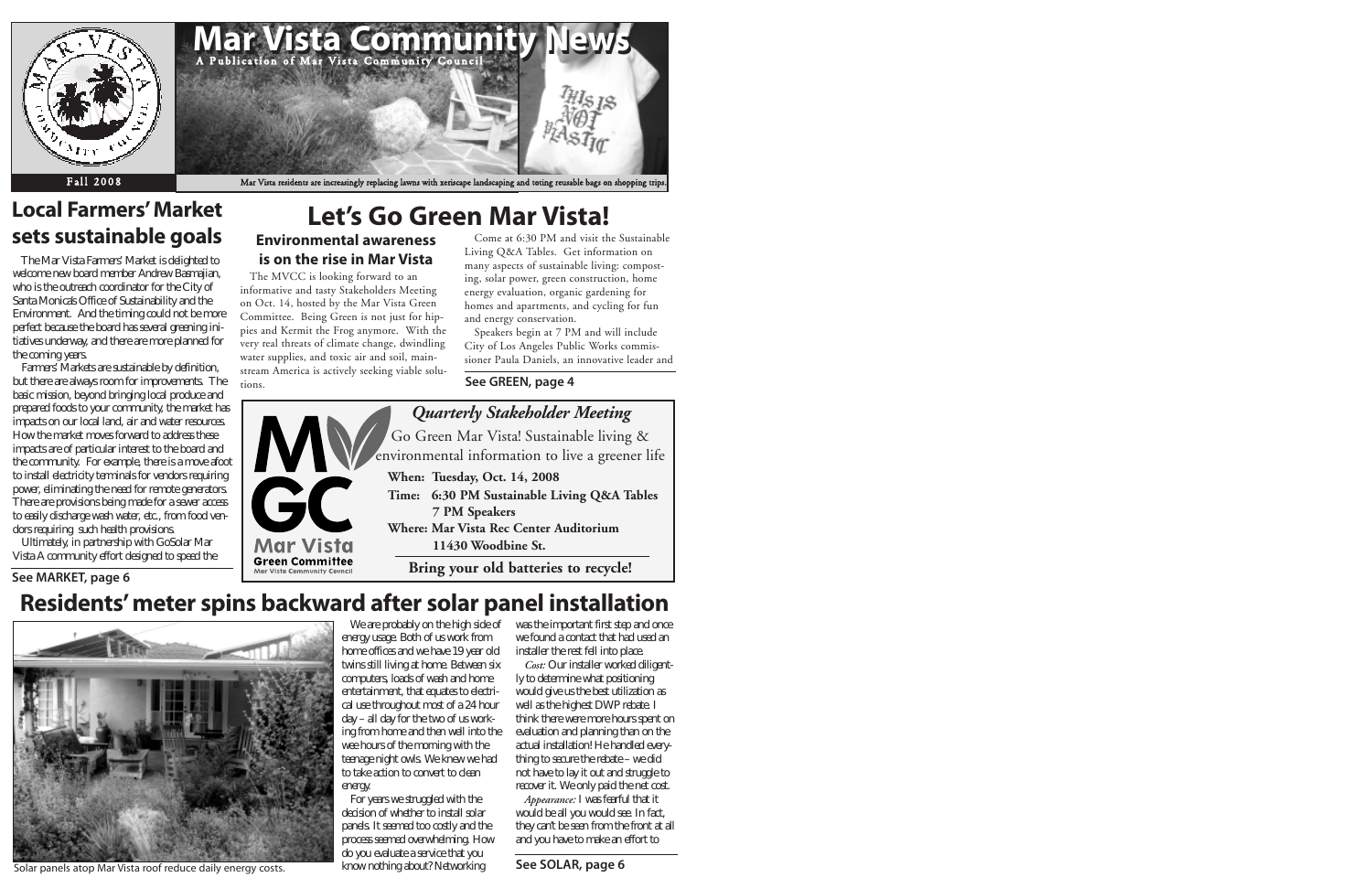*Zone 4 Director* boskin@marvista.org M arVistaM arketon Sundays.H aveyou been there yet?There are great om elets, just across from our booth and wonderful fresh fruits and



vious 12 years. I know itagreat neighborhood and until recently the best kept sprawling city. I have long term caring neighbors which givesa vegetables.

**are the opinions of the writer only, and do not necessarily express an official opinion of the Mar Vista Community Council.**

# *Zone 6 Report*

Sincem y election on June 21, I have learned m ore about M ar V ista than in the pre-

> M y concernsare for the residents of M an Vista, and especially Zone 6. W eareworking with the neighborhoods to have your voice heard by our councilm an, and the persons thatm ake decisions that affect our quality of life. W eare involved in restricting zone changes, airportnoise and cut through traffic. Through our channels, we have been heard. I applaud thesenseofcom m unityin M arVista. I look forward to working with you in keeping thisourcom m unity.Ifyou haveissuesyou are concerned about, talk to m e or one of the M VCC representativesorcallm eat310-313-

*Westdale Block Party:* W estdaleisholdingits annual block party Saturday, 0 ct. 12 from 1 to 5 PM on the 3100 Block of Coolidge. Came join



granted.

Association will host the Hilltop Aftershock at the North Venice LittleLeagueField.Com ejoin usforan evening of experts, inform ation, and community. We will alsoopen up thecontainerofem ergencysupplies (did you even know we had one?) and you can learn both aboutwhatyourcom m unitycan do for you in an em ergency and what you can do for yourcom m unity.

*Hilltop Block Captain Search:* H illtop isrevitalizingitsblockcaptain program and islooking form ore block captains. If you would be willing to serveasa block captain for your block, please em ail Kate.Anderson@m arvista.org.

*Help Fix the Stairs by Mar Vista Elementary:* Thanks to the hard work of Roseann H erm an, we are getting ready to dean (really dean) and repair thestairsbetween M arVistaElem entaryand Inglewood Boulevard. W eneed asm any volunteers as we can get. If you are interested in helping, please em ail Roseann at bubbyesq@aol.com .

> and trust. Letus not take these com fortsfor I havem etold friendsand neighborsat the 7280.

*Zone* 3 *Blog*: I m ade the jump into the new technicalageand havestarted ablog. Join m ein cyberspace at www.m vcczone3.blogspot.com . You can subscribe to get regular updates and also post yourown com m ents. *Kate Anderson*

> *Marilyn Marble Zone 6 Director*

# *Zone 3 Report*



Neighbors

sense of safety **Marilyn Marble** Zone 6 Director

*Zone 3 Director*

# *Zone 5 Report*

A group of approximately 50 South Oval and Atlantic Avenue neighbors gathered on Marcasel Avenue in Culver City at the border



was to disseminate information and to gather input on the proposed 3-story, 54,311 square foot building that spreads over three lots between Marcasel and the EconoLodge on Washington Place in Culver City. The developer earlier had presented plans to build a four-story building to the PLUM committees of both Del Rey Neighborhood Council and Mar Vista Community Council. Neighbor input may have influenced the developer's decision to downsize the height but both plans have included encroaching past the sidewalk and halfway into Marcasel Avenue (making it one way Southbound) with Culver City planning's apparent blessing. Los Angeles and Culver City neighbors' concerns include visual blight due to massive size and possible cut through traffic, and employee and customer parking problems on Marcasel and East Boulevard. A large majority of those present took a straw vote approving a possible solu-

|                                                                       | <b>Mar Vista Community Council</b><br>Agendas and minutes are posted on-line at www.marvista.org |                                                                                          |  |  |  |
|-----------------------------------------------------------------------|--------------------------------------------------------------------------------------------------|------------------------------------------------------------------------------------------|--|--|--|
|                                                                       | Rob Kadota • Community Director & Chair • rob@marvista.org                                       |                                                                                          |  |  |  |
| <b>Babak Nahid</b><br>Zone 1 Director<br>babak@marvista.org           | Christopher McKinnon<br>Zone 5 Director & Treasurer<br>chrispm@marvista.org                      | <b>Sharon Commins</b><br>Director-at-Large & Second Vice Chair<br>smcommins@marvista.org |  |  |  |
| <b>Bill Koontz</b><br>Zone 2 Director<br>billk@marvista.org           | Marilyn Marble<br>Zone 6 Director<br>mfmarble@marvista.org                                       | <b>Bob Fitzpatrick</b><br>Director-at-Large<br>bobf@marvista.org                         |  |  |  |
| <b>Kate Anderson</b><br>Zone 3 Director<br>kate.anderson@marvista.org | Ken Alpern<br>Director-at-Large<br>alpern@marvista.org                                           | <b>Albert Olson</b><br>Director-at-Large & First Vice Chair<br>albert@marvista.org       |  |  |  |
| Stephen Boskin                                                        | Laura Bodensteiner                                                                               | William L. Scheding                                                                      |  |  |  |

*Director-at-Large & Secretary* laura@marvista.org *Director-at-Large* wls@marvista.org

O n a dearday, you can see Los Angeles and the m ountainsbeyond. I'veidentified m anykindsof plantsand several varietiesofbirds. The doseup view, however, isn'tso pretty. The greenery survivesby sheerwill – only the infrequent rains havehelped itlive.Therearedead leavesand plantson both sidesofthestairsand on thesteps

tion by blocking off in some manner both East Boulevard and Marcasel Avenue. This would make it necessary for residents to travel north in order to exit the neighborhood to the South but would provide a barrier to cut through traffic. Restricting outside parking in the neighborhood would possibly require permit parking. There was a vocal minority objecting to both solutions. Input on the height, size and footprint of the building will have to be given at upcoming Culver City

them selves. The drainage gulleys on either side of the stairway were, until recently, com pletely clogged with debrisand garbage.Therearebeer cansand bottles, soda bottles, paper trash and (Yes!) a hypoderm ic needle-looking thing in plain view. Som egraffiti hasbeen painted over; other graffiti isstill there. The stepsare chipping. And they are flanked by super-institutional chain link fencingon eitherside.

the purpose of the meeting **Christopher McKinnon** Zone 5 Director

planning meetings.

M VCC hasagreed to sponsoran application for a\$1O ,O O O m atchinggrantfrom thecityto beautify the stairway, and haspledged \$2,500 toward them atch. TheM arVistaNeighborhood Association haspledged another\$5O O . I'vehad extrem ely positive response from M ar V ista stakeholders, including a pledge of \$100 toward plantsforlandscaping,\$5O O ofm ypersonal m oney, in lieu of joining agym, and food and tim e.Iinviteallofyou tojoin m ein thisproject to dean and beautify a neighborhood landm ark. Call 310-636-0126 or em ail bubbyesq® aol.com *Roseann Herman*

Neighbors on East Boulevard and McLaughlin Avenue have been working long and hard on gating a problem north-south alley. They recently received notice that their waiver of permit fees has been approved at City Council and signed by the mayor. Unlike in the past when alley closures were funded by City funds, currently neighbors desiring gates must fund it themselves. These neighbors have raised the thousands of dollars necessary for design, build and installation. Through persistence and working closely with Councilman Rosendahl and his staff, they have achieved an important breakthrough with Dept. of Building and Safety. The North and South Oval neighbors are working on a possible assessment district to repair their crumbling 1920's era curbs on North Park, South Park, Pacific Ave, Marcasel and East Boulevards. Although the streets have been placed on the 2008-2009 fiscal year calendar for street reconstruction, the Bureau of Street Services has informed the

**Kate Anderson** Zone 3 Director

# *Animal Welfare Events around Mar Vista*

#### *Oct.1*

#### **Grace period ends for the Spay/Neuter Ordinance for Los Angeles.**

Requires all dogs and cats over 4 months old to be spayed/neutered unless a license to breed is applied for through LAAS.

### *Oct. 4 & 5*

**The Lange Foundation Estate Sale** 11870 Santa Monica Blvd. 10 AM to 4 PM They are still taking donations of items to sell! 310-472-7727 www.langefoundation.com

### *Oct. 11*

#### **Adoption event & Costume Parade**

Featuring dogs and cats from the WLA Animal Shelter and other Animal Rescue organizations Culver City Media Park 9070 Venice Blvd., Culver City 10 AM to 3 PM

### *Oct. 12*

#### **Best Friends Super Adoption Event & Strut Your Mutt at La Brea Tar Pits**

All the shelters and rescues in LA will be there! 5801 Wilshire Boulevard, Los Angeles 10 AM to 4 PM www.strutyourmuttla.com

#### *Oct. 19* **WLA Farmers Market Adoption Event & Costume Parade!**

Featuring dogs from the WLA animal Shelter 11360 Santa Monica Blvd., West Los Angeles 10 AM to 2 PM

neighbors at a community meeting that they can't proceed with reconstruction until the curbs with concrete gutter is replaced. Unknown by neighbors until recently, the curbs are the financial responsibility of the **See ZONE 5, page 6**

#### *Oct. 25* **Spay Day LA**

Spay/neuter clinic, vendor booths, a special adoption event, free lunch and KIIS FM will be there playing music. West Los Angeles Animal Services 11361 West Pico Blvd., Los Angeles 9 AM to 4 PM www.spaydayla.com

### *Nov. 23 & Dec. 28*

Look for LAAS adoptions at Kirby's Pet Depot right next to the Mar Vista Farmers Market! 12112 Venice Blvd, Los Angeles 10 AM to 2 PM

For info on available animals for adoption visit www.laanimalservices.com & www.doggiematchmaker.blogspot.com

*Lola McKnight Director of Animal Welfare, Mar Vista*

*There are six MVCC Zones, each having a director who sits on the MVCC Board. Please contact the directorfor your*  $z$ one with your thoughts, com*ments and concerns. The MVCC boundaries are, roughly, from Walgrove on the west to Overland on the east, and from Washington Place on the south to the Santa Monica Freeway on the north.*

# **Mar Vista Community Council Zone Map: What's your zone?**



*MVNA Board Secretary*

# *Mar Vista's "Grand Stairway" is getting a makeover*

The stairway to theM arVista Elem entary School, tucked in between Inglewood Blvd. and GranvilleAve, servesasa fresh-airand inexpensiveway to exercise, as the pathway to school for m any children and their parents, and a get-toknow-you venue for som e of the folkswho exerd seat the same time during the week. The steps arepartofourneighborhood'shistory: builtat about the sam e tim easm uch of M ar Vista, during the grow th era right after W orld W ar II.

M anym ornings, I'vewalked to the steps, begun m y descent, and counted – down and up. In case you don't feel like counting yourself, thereare 97 of them. D own, and up. O n the steps, I greet m any of the "regulars" Peoplem eet and talk and exercise. The stairway can be a little town square.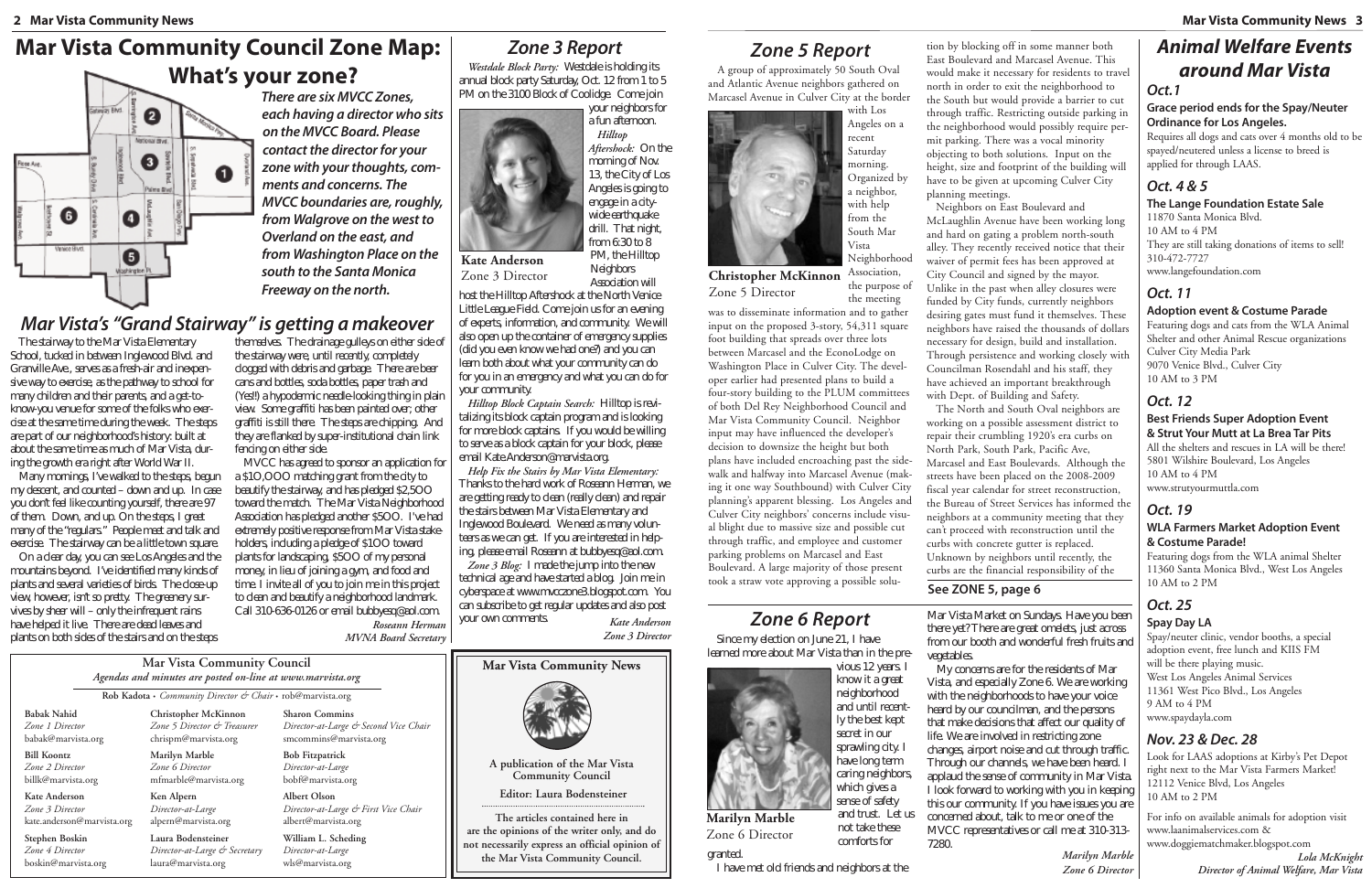# **Richland Avenue School on the rise**

**RICHLAND AVENUE SCHOOL SCARE FAIR** 

**& HAUNTED HOUSE** 

12 PM - 5 PM Haunted House

Date: Saturday, October 25, 2008

Time: 12 PM - 3 PM Scare Fair

**Where: Richland Avenue School** 

11562 Richland Ave.

**Additional Haunted House Hours** 

Oct. 29-30: 5 PM - 8 PM

Oct. 31 5 PM - 9 PM

Richland Avenue School isagem of a public Angeles Richland is a school on the rise with increasing parental involvement, students from the neighborhood attending the school, and test scores that increased by 45 points this past year alone. The atm osphere is friendly and welcom ing. Richland is unique in that it serves students in gradespre-k through 6th grade The administra-

tion and staffare committed to providing studentswith an excellenteducation, and creating an environm ent for the school that prom otesa strong sense of community and pride Thestudentpopulation representsabroad range of cultures and backgrounds with all levels of ability, from spedal needsstudentswho attend special day classes m any of whom arem ainstream ed, studentswho are English Language Learners to studentswho partici pate in the G ifted and Talented Enrichmentpro-

gram  $(G.A.T.E.)$ Supplem ental program sabound at Richland. Studentsreagivem usic education everyweek, as well asparticipating in an ArtsPrototype program where students receive instruction in theater, fine arts and dance. New to the school this year are weekly physical education classes taught through the Flexerdse program. The school has a large play-yard with three brand new playground structures with m anym ore im provem entsplanned for



 $\ddot{\phantom{a}}$ 

growing fruits and vegetables The school has joined with Urban Farm ing. an organization that findsgreen space in urban areas for farm ing. Urban Farm ings coal is to dim inate hunger in the United States through farm ing in urban spaces 10% of all harvestsaredonated to the Westside Food Bank. TheSTAR after school program is free for studentsin  $qrades1-6$ . **STAR offers** enrichm ent that isam ong the best in the state Theactive **Booster dub** 

sponsorsevents throughout the school year with the goals of bringing together the whole school com m unity and neighborhood to prom ote school soirit

Feel free to visit Richland and attend any of the Richland events to discover a great little West Side School.

> Kami Turrou Richland Avenue Booster Club

#### **GREEN from page 1**

founder of the Green Streets Committee. How is a "green street" kinder to the environment than traditional streets? Come to the meeting and get the whole story. James Brennan will be enlightening us about GoSolar Mar Vista and the benefits of working as a community to make solar energy subsidies available via the California Solar Initiative. Can Mar Vista meet the challenge of 100% clean electricity? Hear the facts and decide for yourself. In addition, there will be a trash sorting demonstration to finally learn what you can (and can't) put in your Blue Bin. We'll also hear from the Mar Vista Farmers' Market about how the market is becoming even more sustainable.

No one will leave empty handed. The Green Committee will be handing out compact, fold away, reusable shopping bags to all meeting attendees. These are a must have  $-$  a way to be ensure vou will always

have a reusable bag on hand no matter where you are shopping. Plastic bags don't biodegrade, they photodegrade - breaking down into smaller and smaller toxic bits contaminating soil and waterways and entering the food web which animals accidentally ingest. For more startling facts, visit www.reusablebags. com/facts.php

**Mar Vista** 

**Green Committee** 

In addition to these cleverly designed bags, you may win the raffle, and go home with a basket full of fresh produce from the Mar Vista Farmers' Market or a Hook & Go highly compact rolling grocery bag cart, also donated by the Mar Vista Farmers' Market.

Refreshments will highlight items from the Mar Vista Farmers' Market. Find out why L.A. Zine said "this market is fulfilling its duty to the community, and doing so in an inviting way." Bring your neighbors, friends and family to this great event. See you there!

Jeanne Kuntz Vice Chair.

Mar Vista Green Committee

## You can help our schools, arts and culture in Mar Vista

### **Education, Arts and Culture Committee seeks Members**

The Education, Arts and Culture Committee has just started again and we're looking for new Committee members. We are engaged in a strategic planning process and would like you to be a part of it. Help us figure out how to

better support our schools and the kids they serve. Help us figure out how we can better bring the many Mar Vista artists and art lovers together to improve the arts and culture in the community.

Visit our website: sites.google.com/a/marvista. org/education-arts-and-culture-committee/Home or email either of the co-chairs, Babak Nahid at babak@marvista.org or Kate Anderson at kate.anderson@marvista.org to find out more about who we are and what we are doing. Or just come join us – check out the web-

page for our next meeting date and time.

**Kate Anderson** Education, Arts and Culture Co-Chair

# **Walgrove Elementary celebrates improvements**

M ar Vista parents are buzzing this fall about whatsnew at W algrove Avenue Elem entary. The school's dynamic new principal, influx of new students and rem odeled facilities along with continued expansion of program sthat address a range of learning styles are attracting considerable attention to the neighborhood school.

Principal Artene Fortier, who took the helm atW algrove in August, is en thusiastic about the school'spotential. "Thiscommunitysvision

foritsdfwasto arow the school. and I'm looking to be an active part of that," she rem arked, noting that one of her first tasksupon arrival was to hire additional teachers to accom m odate the swell of increased enrollment "Wehave a talented staff, a m otivated, supportive com m unity, and m y opal is to see W algrove become

aCalifomia D istinguished School." Fortier

andits the full array of enrichm entopportunitiesatW algrove, induding the raised bed agricultural gardens STAR after school program and PS Artsand M usic, for helping to foster a well-rounded education that is attracting local families "StudentsatW algrove get a variety of handson experience and educational opportunities that allow them to develop their creativity and a love for learning that should help then bem ore successful academ ically."

This year, W algrove celebrated the debuts of two beautifully renovated can pus facilities Benefactor D r. Anton Am brose led am oving ribbon cutting cerem ony on Sept 19 that unveiled the 0 riantha Am brose Center of the Perform ing Arts located inside W algroves newly rem odeled auditorium. The facility, which is equipped with state of the art sound and lighting technology, is dedicated to the m em ory of D r. Am brose daughter, a beloved W algrovem usic teacher who was tragically killed in the 2004 Sri Lankan tsunam i. M s

Am brose was the subject of an intim ate docu-0 n June 4, W algrove held a dedication cere-

m entary film, Blood and W ater, which was streamed by candlelight to cap off the event m ony to commemorate the revitalized center courtyard and rename the area "JaysG arden" in honor of local celebrated landscape architect Jay Griffith. W orking pro-bono, Griffith designed the renovation to complement the existing m id-century architecture, accenting it with landscaping and benches Local muralists



Giant colorful maps and a compass rose on the asphalt surface of the courtyard area bring a greater sense of the world to the heart of Walgrove's campus.

through W algroves Studio Program

The Studio Program is a unique offering that enables W algrove students to contribute creadknowledges the synergistic efforts of parents atively to can pusbeautification projectsunder teachers students and the neighborhood to the direction of Studio teacher, Rebecca energize the school. "Your vision is possible," Carpenter: "U sing children's work in this way H assereffects gratefully, "when you have the strengthens their connection to their learning support of your community to make it manifest" environment and makes their work visible to the community around them," explains Those interested in m ore inform ation m ay Carpenter: "Additionally, thiswork supports refer to the school website at www.friendsofwalcognitive, m otor and social development, which grove.com or call the Friends of W algrove contributes to our academ ic grow th aswell." H otline at 310-450-1740. Now in its second year, the Studio Room is a Laurie Hansen key apect of W algrove's exploration of ideas Walgrove Elementary Parent

around m ultiple intelligences co-constructivism, team teaching and the use of a wide range of m aterials to support academic and social grow th that teachers at W algrove began in 2005, facilitated by fellow educator, Roleen Heimann.

Another rem arkable program at W algrove is the Shakespeare C lub, led by veteran acting and dialoque coach, M el Ryane W orking one day a week after school, students in the Shakespeare Club study, prepare and present a public per-

form ance of a work by W illiam **Shakespeare** "Twelfth Night" ison the docket this year, and recent trium phs indude "A Midsummer N ight'sD ream, "H am let" and "Rom eo and Juliet" Ryanes experiences directing the Shakespeare C lub arem em orialized in herupcom ing book release. Is There Kissing? (W hat Ten Kids TaughtM eThat H ollwood Couldn't).

Sally N idholson and Jaye M oscariello, led a team of volunteers to paint giant colorful maps and a compassinge on the asphalt surface of the courtyard area, bringing a greater sense of the world to the heart of the campus In honor of the occasion, the courtyard trees were hung with sparkling beaded sculptures and handpainted silk diskscreated by students of all ages

AsW algrove School enters a new era of rising achievem ent, Principal Fortier attributes a great deal of W algroves increasing popularity to the commitment and effectiveness of the school's parent leadership. "The Friends of W algrove is critical to W algroves grow th, providing the kind of support for educational opportunities in the arts and environmental sciences in ways that are just not available at other D istrict schools" Booster dub President Lisa Haee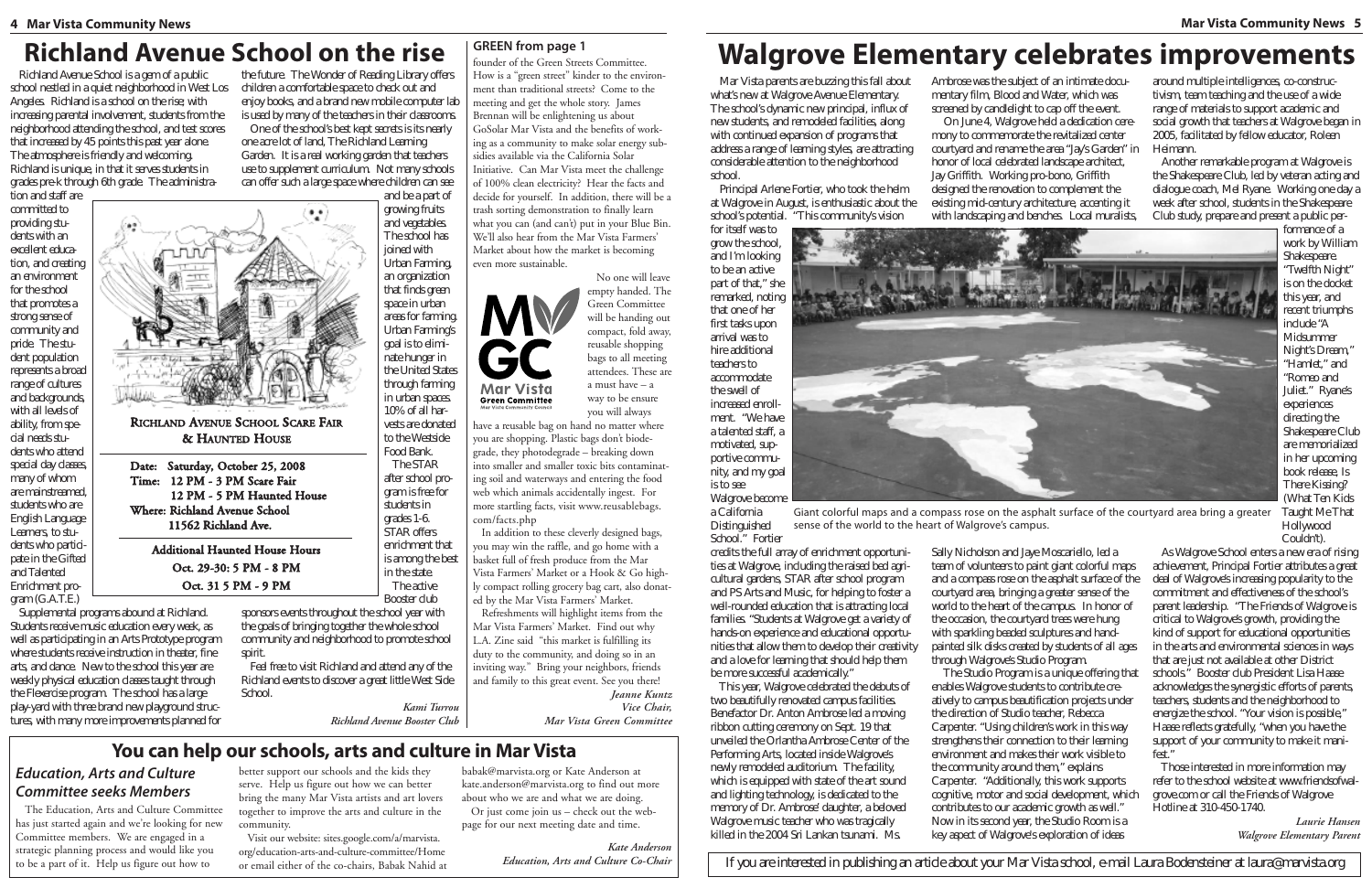#### **6 Mar Vista Community News Mar Vista Community News 7**

| Sunday                                                                                                                                                            | Monday                                                                                               | Tuesday                                                                                                                                                                                   | Wednesday                                                                                                                                                                             | Thursday                                                                                                                                               | Friday | Saturday |
|-------------------------------------------------------------------------------------------------------------------------------------------------------------------|------------------------------------------------------------------------------------------------------|-------------------------------------------------------------------------------------------------------------------------------------------------------------------------------------------|---------------------------------------------------------------------------------------------------------------------------------------------------------------------------------------|--------------------------------------------------------------------------------------------------------------------------------------------------------|--------|----------|
| <b>Every Sunday</b><br>Mar Vista<br>Farmers Market<br>8:30 AM - 2 PM<br><b>First Sunday</b><br><b>Executive Committee</b><br>Meeting, Mar Vista<br>Farmers Market |                                                                                                      | <b>First Tuesday</b><br>Richland Ave.<br><b>Elementary Booster</b><br>Club 8:30 AM, Room<br>22<br>Neighborhood Traffic<br>Management, 7 PM<br>Santa Monica College<br><b>Bundy Campus</b> | <b>First Wednesday</b><br>Mar Vista<br>Neighborhood<br>Association, 7 PM<br>Santa Monica Airport<br>Committee, 6 PM<br>Mar Vista Library                                              |                                                                                                                                                        |        |          |
| <b>Every Sunday</b><br>Mar Vista<br>Farmers Market<br>8:30 AM - 2 PM<br><b>Second Sunday</b><br>Green Committee<br>9:30 AM                                        | <b>Second Monday</b><br>North Westdale<br>Neighborhood<br>Association<br>7 PM<br>St. Andrew's Church | <b>Second Tuesday</b><br><b>MVCC</b> Monthly<br><b>Board Meeting</b><br>7 PM, Mar Vista Park<br>Friends of Beethoven<br>Elem. School PTSA<br>6 PM Beethoven<br>Parent Center              | <b>Second Wednesday</b><br>Mar Vista Concept<br>Plan Subcommittee,<br>7 PM Hurry Curry<br>(NE corner of<br>Beethoven/Venice)<br>Mar Vista Elem.<br>School Student<br>Enrichment Group | <b>Second Thursday</b><br>South Mar Vista<br>Neighborhood<br>Association, 6 PM<br>Mar Vista Library<br>Venice H.S. PTSA<br>7 PM, cafeteria             |        |          |
| <b>Every Sunday</b><br>Mar Vista<br>Farmers Market<br>8:30 AM - 2 PM                                                                                              | <b>Third Monday</b><br>MVCC Election and<br><b>Bylaws Committee</b><br>7:30 PM                       | <b>Third Tuesday</b><br>MVCC Urban<br>Planning/ Land Use<br>Meeting, 6 PM<br>Mar Vista Library<br>Mar Vista Recreation<br>Park Advisory Board<br>6:30 PM, Mar Vista<br>Park Auditorium    | <b>Third Wednesday</b><br>Pacific Division<br>Community Police<br>Advisory Board 7 PM<br>Marina Beach Mariott                                                                         | <b>Third Thursday</b><br>Education, Arts &<br>Culture Committee<br>Mar Vista Historical<br>Society, 7PM<br>Ven-Mar<br>Neighborhood<br>Association, 7PM |        |          |
| <b>Every Sunday</b><br>Mar Vista Farmers<br>Market 9 AM - 2 PM<br><b>Fourth Sunday</b><br><b>ROSE</b> Committee<br>12 Noon, Farmers'<br>Market                    |                                                                                                      | <b>Fourth Tuesday</b><br><b>MVCC</b><br>Transportation &<br>Infrastructure<br>Committee, 7 PM<br>Santa Monica College<br><b>Bundy Campus</b>                                              | Fourth Wednesday<br>MVCC Outreach<br>Committee, 7 PM<br>3547 Federal Ave                                                                                                              | <b>Fourth Thursday</b><br>MVCC Safety &<br>Security Meeting<br>7 PM, Coffee<br>Connection                                                              |        |          |

You can't im agine how m uch fun it is to watch your m eterspin backwardsasyou are generating m ore electricitythan you use!

adoption of residences and businesses in M arVistatouse deen energy from the Sun, GoSolar indudes the objectiveofinstalling rooftop W i-Fi antennaeon hom esand businesses throughout the community. Learn m ore aboutitatopenm arvista.net.

H owever, m any of those thingsare behind the scenes. O nethatm ay bem orenoticeable to the patrons of the m arket is the idea of requiring a 1950's-style food packaging: wax paper, foil, chipboard and/orpaperare all products that decom pose quickly and/or are recyclable. The ultim ate idea is to gradually introduce food waste recyding, or com posting. Eventually, it could in the not too distant future that them arket would not generate anywaste thatwasn't biodegradable. O urgoal is to have all food vendorscom pliantby January 1, 2009.

O neofourbiggestworriesislitter-specificallyplastic bagsthatblow around and can end up in ourstorm drain system – which could end up in theSantaM onica Bay. M any U.S. cities are banning plastic bags. W ewill belookingintowaysm inim izebagdistribution and to encourage the use of reusable bags. In any event, these provisionswould place them arket ahead of the regulatory curve that will likely restrict distribution of the bags in the com ing years.

W eencourageall of you who shop at the farm ers' m arket to bring your own bags we can begin cutting back on plastic bagsbefore we cut them out altogether.

These are just som e of the ideas being put forward. Visitusonline in the com ing m onths to see our sustainabilityinitiativesspelled out. www.m arvistafarm ersm arketorg.

### **For more information about meeting times and locations, visit www.marvista.org**

**Every Sunday Rain or shine! 8:30 AM - 2 PM Corner of Venice & Grand View**

*Scott & Sherri Littell Mar Vista Residents*

TheM arVistaFarm ers'M arketalreadyhasan arrange $m$  entwith  $0$  cean View Farm  $s$   $-$  the community garden in M arVista. D iego Leon - ourorange juice vendorand hisfoursons, D iego, Fabian, D aniel and Ari, graciously collectall farm erand vendorgreen wasteand com post each m arket day and deliver it to 0 cean View Farm sfor com posting.

> *Diana L. Rodgers Mar Vista Farmers' Market*

landowner. They have been struggling and lobbying for several years to get their failed streets repaired.

> TheannualLAPD PacificD ivision W inter W onderland isrightaround the corner. Featuring 10 tonsofsnow, food, hot chocolate and am ovie our local police officersorganize this annual event to bring holiday gifts to 2200 needy children.

Santaand an elfwill bring theirsleigh to several M arVistalocationsforvisiting, photographing and toy-collection. W hen datesare form alized stakeholderswho would like to host a Santa stop will bealerted. Please contactM VCC board m em berSteveBoskin atssboskin@aol.com form ore inform ation.

New business development in the Mar Vista Town Center section of Venice Boulevard is making slow but steady progress. New owners of the art deco like building at Grand View and Venice Boulevard have cleaned up, painted and added awnings to this highly visible corner making the area very attractive. A new cafe named the Curious Palate is renovating the former taco restaurant near the Library at 12034 Venice Blvd. The two owners have presented twice to the MVCC Plum committee for informational purposes including a sample menu. They may be asking for future support for possible variances needed for bathroom requirements and license to sell beer and wine. Their goal is to open in October and apply later for any additional licenses, however stakeholder input is vital to this effort. A success here could encourage more new gourmet food businesses to consider downtown Mar Vista. Immediately adjacent to the Library a new two story steel structure is taking shape. It is reported to be mixed use with retail space on the ground floor and 4 rental living spaces on the second floor. A new produce store named Top Tomato appears to be opening soon in the old Golden Lion wholesale hardware store at 3815 Grand View Blvd. across from the Post Office.

There is a move by local businesses and community organizations working with Open Mar Vista to install more repeaters and make Town Center a wi-fi hub. They are currently investigating cost and approvals from building owners to install the small roof top antennas. Public sharing of a segment of already installed private broadband internet service is required but the ad hoc group is confident of success by the end of this year.

The Farmers' Market appears to be thriving and a great meeting place for concerned citizens and board members who check in at the MVCC booth. The future wi-fi hub could be a boost to the Farmers' Market vendors and customers as well as boost MVCC's effort to go paperless with its stakeholder surveys. The Farmers' market is working on a program to ban plastic bag use.

An anti graffiti camera monitored by the Pacific LAPD will be placed in the alley just west off Grand View Blvd. There is some debate whether it will face east toward the Post Office or west towards

Centinela both plagued by graffiti and ille-

gal dumping. Mar Vista will be one of the first neighborhoods on the westside to have a graffiti camera installed. Thanks to the work of South Mar Vista Neighborhood Association, Pacific Station of LAPD and Len Nguyen, Councilman Rosendahl's Deputy for Mar Vista.

Zone 5 contains at least three public facilities in need of landscaping assistance. The US Post Office has never trimmed or cared for their parking lot or parkway trees. The Library, despite a Mayor's Day of Service project, still needs further work to renovate the ground cover, weed and trim plants, and to recheck the irrigation. The new Fire Station #62 has completely removed all the Bougainvillea vines and plants along the Marcasel Blvd. side. Neighbors are inquiring as to why removed and replacement and irrigation repair plans with the help of the Councilman's deputy and the MVCC ROSE Committee.

The South Mar Vista Neighborhood Association is working on plans with the Captain at Fire Station #62 to have a fundraising Pancake breakfast. Instead of cash donation participants will be asked to bring an unwrapped toy (no plush toys) as a donation to Toys for Tots and the Pacific LAPD toy drive for their Winter Wonderland. Date to be announced but probably early December on a first come first served basis. The SoMar officers were re-elected for another term at their July meeting.

The two Venice Boulevard pilot median plants and trees seem to be making excellent progress despite the lack of rainfall. The Venice Boulevard Streetscape Improvement Association with the help of local pre-eminent landscaping company Katherine Spitz and Associates has created a Master Plan for the "Greening of Venice Boulevard." KSA also had designed the plantings at Fire Station #62.

Cell towers installed on the outside of an apartment building at 3815 McLaughlin Avenue at Venice Blvd. have created concerns to apartment dwellers and neighbors. The installation has been accused by apartment residents to have been done without proper notification. Although masked with facades their concern is about hazardous radio waves. Working with the Councilman's deputy the city departments and T-mobile, more peak hour testing will be done to determine if the signals are within acceptable FCC limits.

*Christopher McKinnon Zone 5 Director*

# **Calendar of monthly events in Mar Vista**

#### **MARKET from page 1 ZONE 5 from page 3**

#### **SOLAR from page 1**

notice them from the back yard.

**Return:** O urelectricity costwas reduced by 80% . For the first 7 m onthsof 2006 our daily average was \$5.17. In 2008 ithasdropped to \$1.04 and m ost of that is the DW P m inim um charge to behooked up to their grid. Thatcom putestosavingsof\$1,507ayear–and thebest usage isstill ahead of usthrough 0 ctober.

H ow often do we take a \$16,000 depreciation on a car over two or three yearswithout ever seeing a return on it? W e took that \$16,000 and putitinto solar panels instead –with an im m ediatereturn of\$1,500peryearand afull pay back in a little over 10 years. And as electricity rates continue to rise, m ost likely it will be even faster.

### **Halloween Festival ~ Oct. 26**

**Trick or Treat with your favorite farmers at the Mar Vista Farmers' Market !**

**10:30 AM Halloween Parade and march with the Superbroke Brass and Tin and Strings Electric Marching Band Ensemble. Also Pumpkin decorating and live music and dancing with Al's Peace.**

**• • • • • • •**

*Mar Vista pick-up location for CSA available!* **Community Supported Agriculture available at J.R. Organics at the Mar Vista Farmers' Market**

#### *Winter Wonderland Toy Drive*

*Stephen Boskin Co-Chair Outreach Committee*